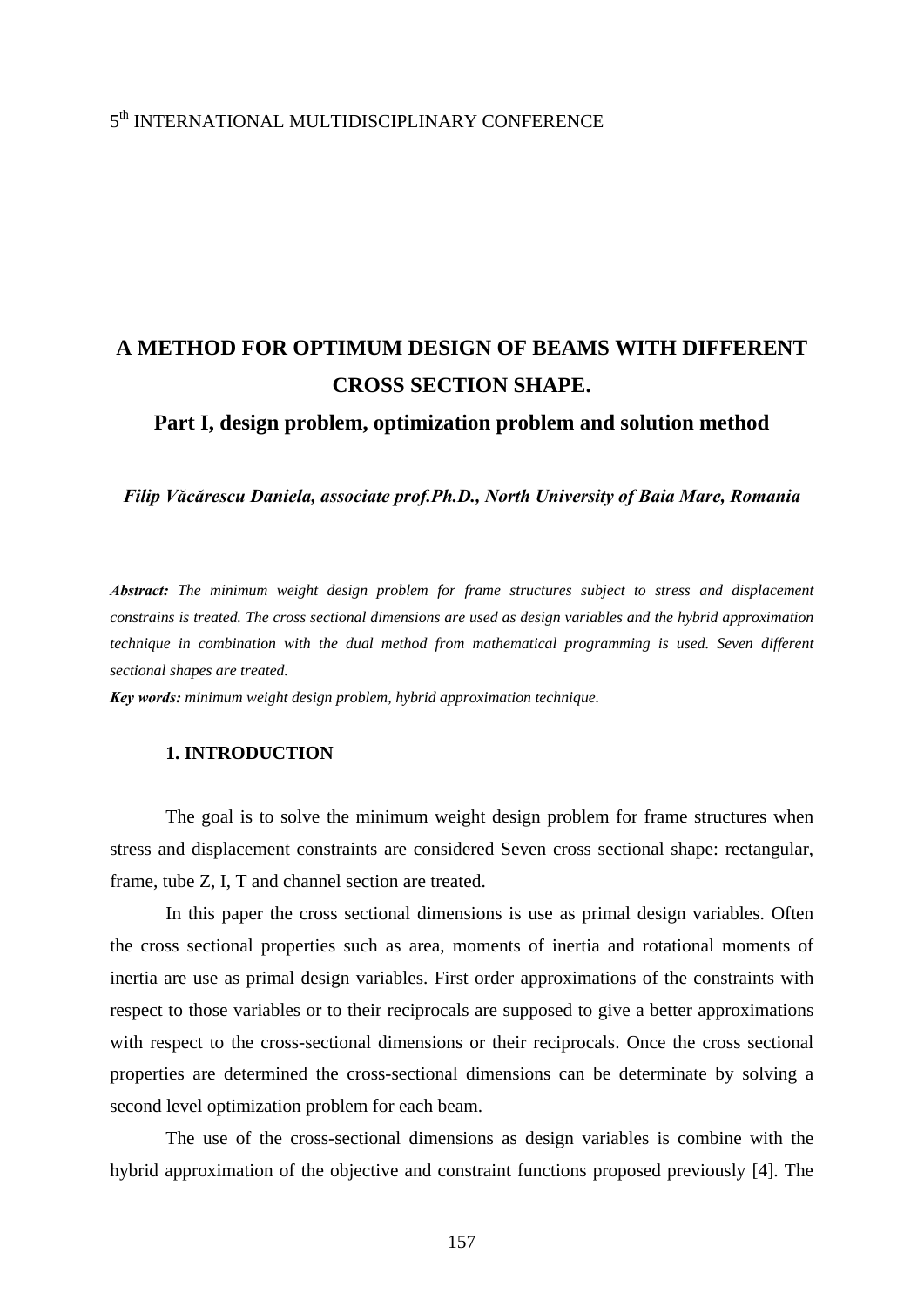hybrid method will always use the most conservative approximation of a first-order approximation in the design variables or their reciprocals.

So it's created a sequence of conservative, convex first-order problems. Each problem is solved using the dual technique from mathematical programming. Two different first-order approximations for the stress was considered, and it will also use both the pseudo and virtual load techniques for the constraint derivatives.

#### **2. BEAM ELEMENT AND DESIGN VARIABLES**

**2.1** Cross-sectional forces and stiffness matrix.

The cross-sectional force vector  $F = (F_x, F_y, F_z, M_x, M_y, M_z)^T$  in the space beam element *e* shown in figure 1 can be written (F is a function of x coordinate):

$$
F = T \cdot F' = TA_bK_e \cdot U_e = q_e^T U_e \tag{1}
$$

where:

$$
q_e^T = T A_b K_{e'} \tag{2}
$$

F and F' are the cross-sectional force vectors  $(6 \times 1)$  expressed in the local and global coordinate systems, respectively

T is a coordinate transformation matrix  $(6 \times 6)$ 

- $K_e$  the stiffness matrix (12  $\times$  12) of the beam element expressed in the global coordinate system
- $A<sub>b</sub>$  the transformation matrix (6  $\times$  12) from the nodal forces to the cross-sectional forces
- U<sub>e</sub> the nodal displacement vector  $(12 \times 1)$  associated with element *e* expressed in the global coordinate system



Fig. 1. Space beam element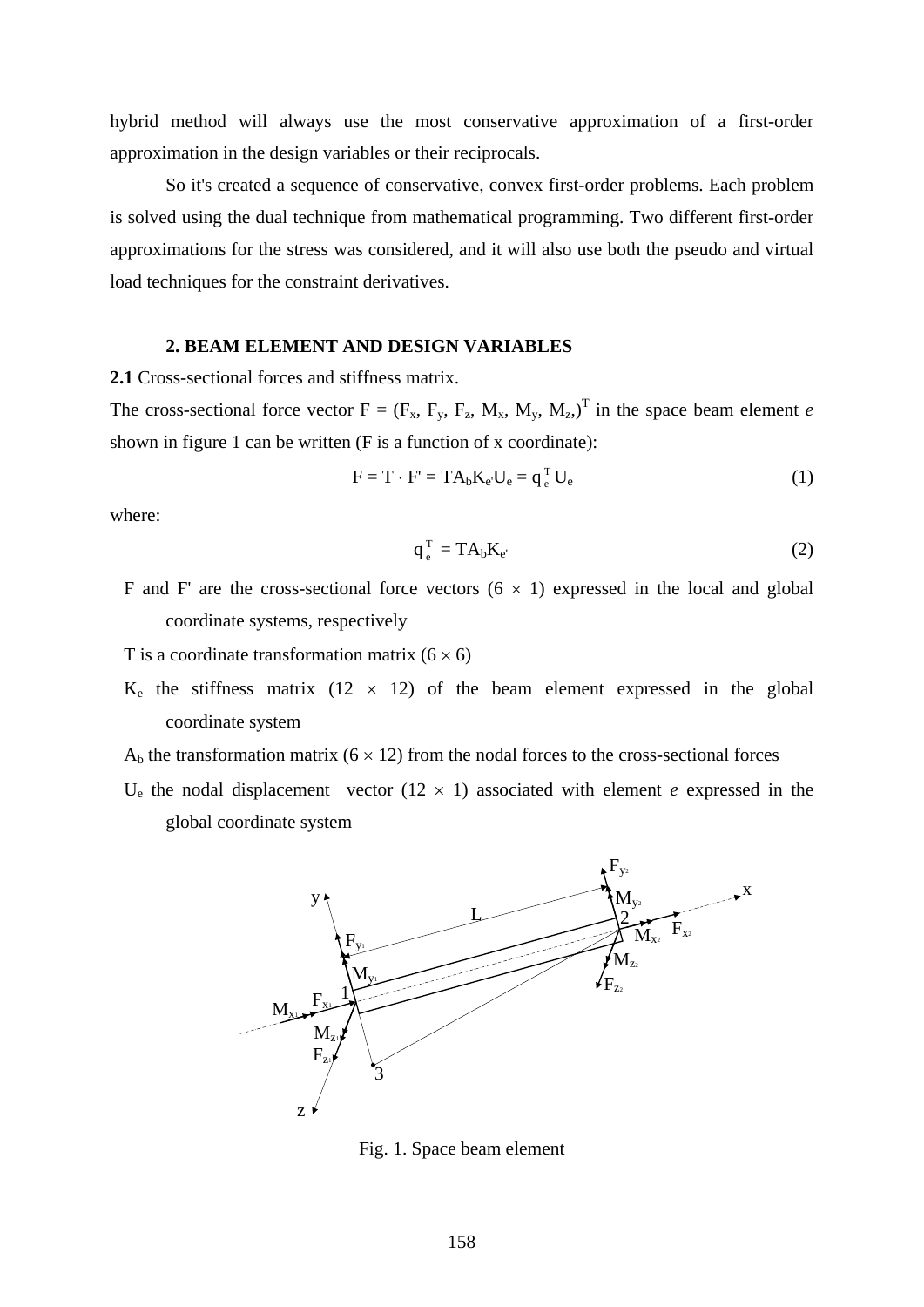The preceding matrices can be expressed as:

a) Coordinate transformation matrix:

$$
T = \begin{pmatrix} S & 0 \\ 0 & S \end{pmatrix} \tag{3}
$$

where:

$$
S = \begin{pmatrix} S1^{T} \\ S2^{T} \\ S3^{T} \end{pmatrix}
$$
 (4)

$$
S_1 = \frac{1}{L12} \begin{Bmatrix} x & 2 & 1 \\ y & 2 & 1 \\ z & 2 & 1 \end{Bmatrix}
$$
 (5)

$$
S_3 = \frac{1}{\|\mathbf{S} \times \mathbf{S} \times \mathbf{S} \times \mathbf{S} \times \mathbf{S} \times \mathbf{S} \times \mathbf{S} \times \mathbf{S} \times \mathbf{S} \times \mathbf{S} \times \mathbf{S} \times \mathbf{S} \times \mathbf{S} \times \mathbf{S} \times \mathbf{S} \times \mathbf{S} \times \mathbf{S} \times \mathbf{S} \times \mathbf{S} \times \mathbf{S} \times \mathbf{S} \times \mathbf{S} \times \mathbf{S} \times \mathbf{S} \times \mathbf{S} \times \mathbf{S} \times \mathbf{S} \times \mathbf{S} \times \mathbf{S} \times \mathbf{S} \times \mathbf{S} \times \mathbf{S} \times \mathbf{S} \times \mathbf{S} \times \mathbf{S} \times \mathbf{S} \times \mathbf{S} \times \mathbf{S} \times \mathbf{S} \times \mathbf{S} \times \mathbf{S} \times \mathbf{S} \times \mathbf{S} \times \mathbf{S} \times \mathbf{S} \times \mathbf{S} \times \mathbf{S} \times \mathbf{S} \times \mathbf{S} \times \mathbf{S} \times \mathbf{S} \times \mathbf{S} \times \mathbf{S} \times \mathbf{S} \times \mathbf{S} \times \mathbf{S} \times \mathbf{S} \times \mathbf{S} \times \mathbf{S} \times \mathbf{S} \times \mathbf{S} \times \mathbf{S} \times \mathbf{S} \times \mathbf{S} \times \mathbf{S} \times \mathbf{S} \times \mathbf{S} \times \mathbf{S} \times \mathbf{S} \times \mathbf{S} \times \mathbf{S} \times \mathbf{S} \times \mathbf{S} \times \mathbf{S} \times \mathbf{S} \times \mathbf{S} \times \mathbf{S} \times \mathbf{S} \times \mathbf{S} \times \mathbf{S} \times \mathbf{S} \times \mathbf{S} \times \mathbf{S} \times \mathbf{S} \times \mathbf{S} \times \mathbf{S} \times \mathbf{S} \times \mathbf{S} \times \mathbf{S} \times \mathbf{S} \times \mathbf{S} \times \mathbf{S} \times \mathbf{S} \times \mathbf{S
$$

$$
S31 = \begin{Bmatrix} x & 3 & 1 \\ y & 3 & 1 \\ z & 3 & 1 \end{Bmatrix}
$$
 (7)

$$
S2 = S1 \times S3 \tag{8}
$$

where S1 is the unit vector going from node 1 to node 2

S31 is the vector going from node 1 to the reference node 3

b) Transformation matrix  $A_b$ 

$$
A_b = \begin{bmatrix} a & & & & b & & & \\ & a & & & & b & & \\ & & a & & & & b & \\ & & & a & & & & b \\ & & & & a & & & & 0 \end{bmatrix}
$$
 (9)

where:  $a = 1 - \frac{x}{L}$   $b = -\frac{x}{L}$ 

In the following section we will evaluate F at  $x = 0$ ,  $\frac{L}{2}$  and L, where L is the length of

the beam element.

c) Stiffness matrix of the space beam element:

$$
K_{e'} = HK_e H^T
$$
 (10)

where:  $H = \begin{bmatrix} 1 & 0 \\ 0 & T \end{bmatrix}$ ⎠ ⎞  $\overline{\phantom{a}}$ ⎝  $\sqrt{}$  $0$  T 0T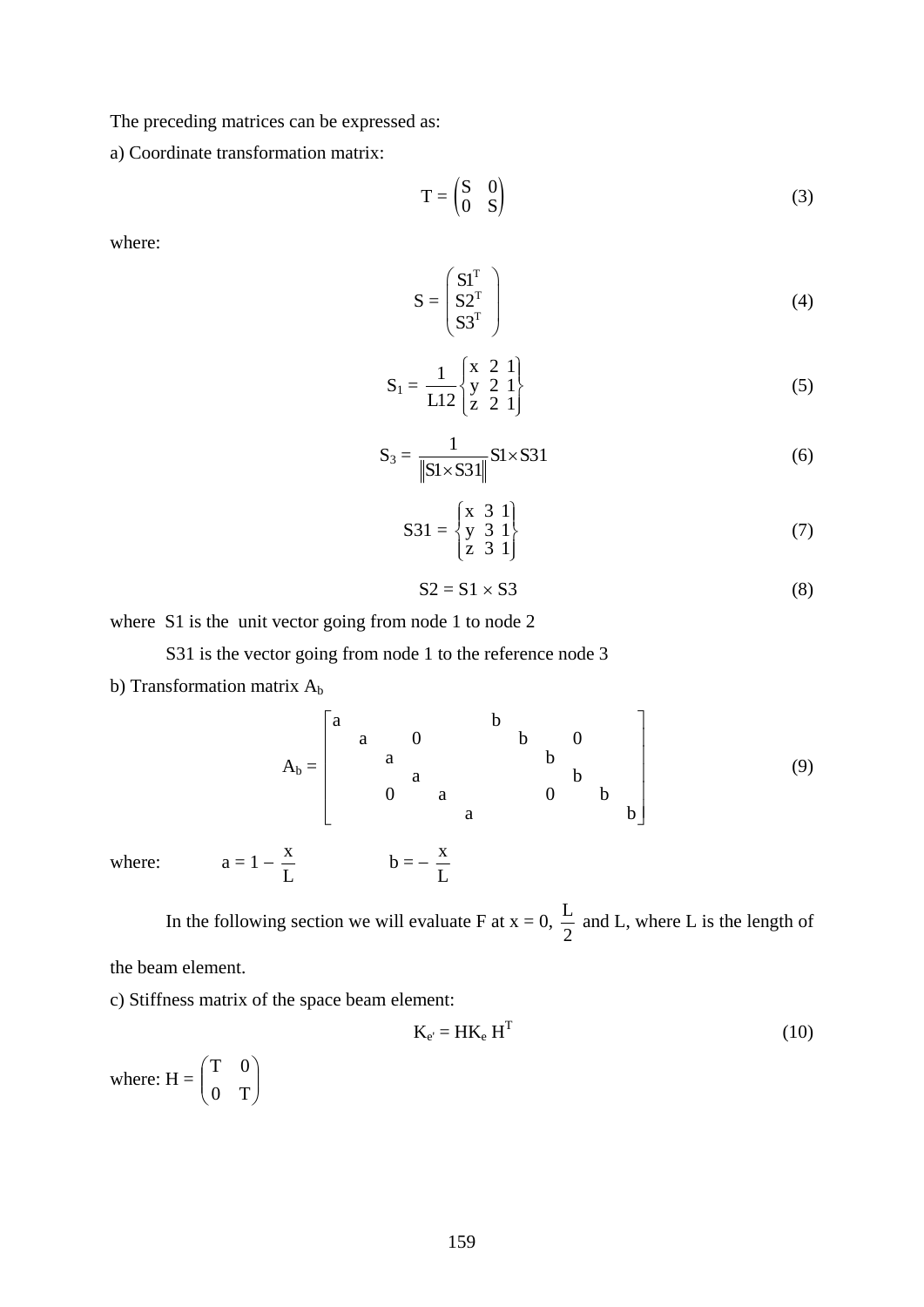$$
K_e = \begin{bmatrix} \frac{EA_e}{L} & & & & \\ 0 & \frac{12EI_z}{L} & & & \\ 0 & 0 & \frac{12EI_y}{L} & & \\ 0 & 0 & 0 & \frac{GI_p}{L} & \\ 0 & 0 & -\frac{6EI_z}{L} & 0 & \frac{4EI_z}{L} \\ -\frac{EA_e}{L} & 0 & 0 & 0 & 0 & \frac{EA_e}{L} \\ -\frac{EA_e}{L} & 0 & 0 & 0 & 0 & \frac{6EI_z}{L} & 0 \\ 0 & -\frac{12EI_z}{L} & 0 & 0 & 0 & -\frac{6EI_z}{L} & 0 & \frac{12EI_z}{L} \\ 0 & 0 & -\frac{12EI_y}{L} & 0 & \frac{6EI_y}{L} & 0 & 0 & 0 & 0 & \frac{12EI_y}{L} \\ 0 & 0 & 0 & -\frac{GI_p}{L} & 0 & 0 & 0 & 0 & 0 & \frac{GI_p}{L} \\ 0 & 0 & -\frac{6EI_y}{L} & 0 & \frac{2EI_y}{L} & 0 & 0 & 0 & \frac{6EI_y}{L} & 0 & \frac{4EI_z}{L} \\ 0 & \frac{6EI_z}{L} & 0 & 0 & 0 & \frac{2EI_z}{L} & 0 & -\frac{6EI_z}{L} & 0 & 0 & 0 & \frac{4EI_z}{L} \end{bmatrix} (11)
$$

In relation (11):

E and G are the elastic moduli in tension and shear;  $A_e$  is the cross-sectional area;  $I_y$  and  $I_z$  are the moment of inertia;  $J_p$  is the rotational moment of inertia.

The expression of  $A_e$ ,  $I_y I_z$  and  $J_p$  was calculate for each cross section present in figure 2.

**2.2** Cross-sectional shapes and stress points.

 Seven kinds of beam cross-sectional shape will be considered (fig. 2) Constrains on the stress at certain points wil be consider. In each cross-section the stresses are calculated in 5-8 points. The number of points (NPNT) is depending on the cross-sectional shape.

The stresses of each point can be written:

$$
\sigma = \begin{cases} \sigma_{x} \\ \tau_{xy} \\ \tau_{xz} \end{cases} = fF \tag{12}
$$

where  $\{\sigma\}$  is the stress vector

f is a  $(3 \times 6)$  matrix depending on the cross-sectional domension.

 There will be NPNT *f* matrices in each cross-section. The *f* matrices for sever kinds of cross sectional shapes was calculated. The factor used for the stress constrains is the Tsai  $(T<sub>s</sub>)$ factor, a normalized equivalent stress: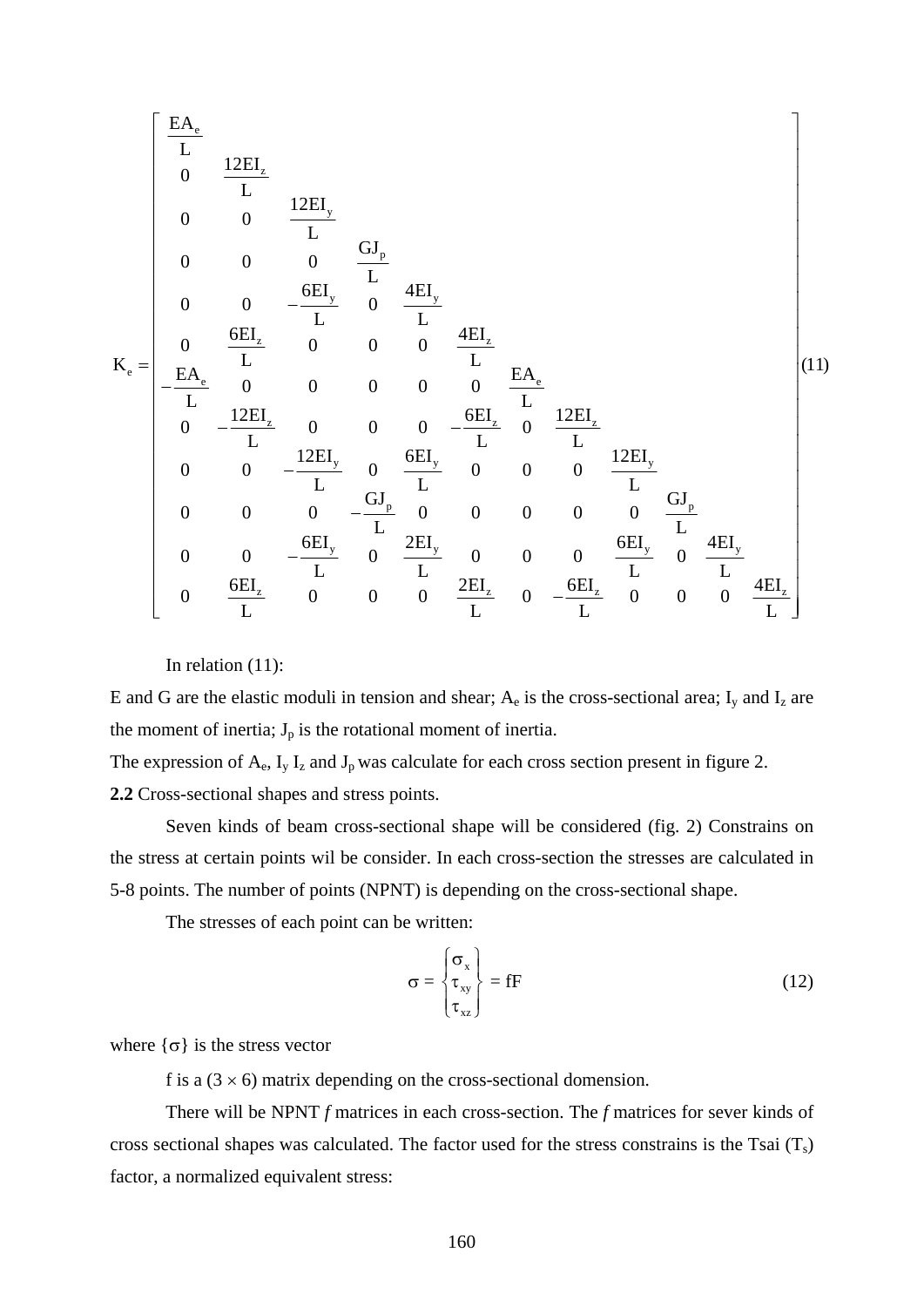$$
T_s = \sqrt{\left(\frac{\sigma_x}{\sigma_a}\right)^2 + \frac{1}{\tau_a^2} \left(\tau_{xy}^2 + \tau_{xz}^2\right)}
$$
(13)

where  $\sigma_a$  and  $\tau_a$  are the allowable stress in tension and shear, respectively **2.3** Design variables

The cross sectional dimensions  $t_i$  in each beam element will be the design variables (fig. 2)

 Usually a number of elements will be forced to have the same dimensions. The design variables  $t_i$  is one of those linked beams will then be selected as independent design variables and the others will be linked to these.

 The number of beams (NB) will be linked to number of independent beams (NIB) and altogether will be number of independent design variables (NIDV). The cross-sectional properties  $A_e$ ,  $I_z$ ,  $I_y$ ,  $J_p$  etc., can be expressed in the cross-sectional dimensions  $t_j$ .



Fig. 2. Seven cross-sectional shapes and stress points

### **3. OPTIMIZATION PROBLEM AND SOLUTION METHOD**

#### **3.1** Problem formulation

The optimization problem P can be state as: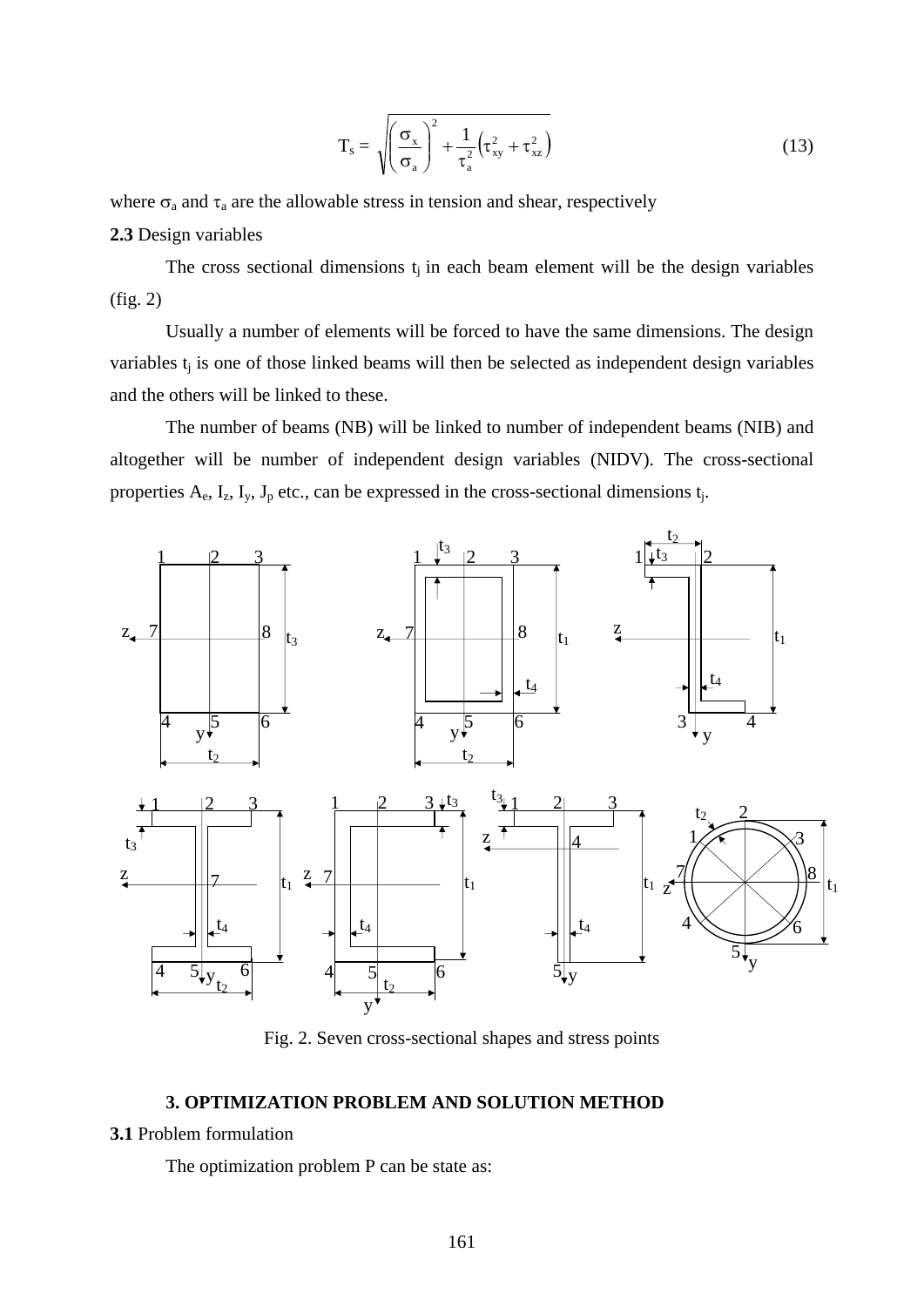Find the cross-sectional dimensions, where the cross sectional shape is given, then minimized the structural weight and satisfied stress, displacement and side constraints.

It can be expressed mathematically as:

P: min  $W(t)$ 

s.t. 
$$
T_{s_j}(t) \le 1
$$
  $i = 1$ , NSC  

$$
\frac{d_k(t)}{\overline{d}_k} \le 1
$$
  $k = 1$ , NDC  
 $t_j^L \le t_j \le t_j^U$   $j = 1$ , NIDV  
 $(14)$ 

where: W is the structural weight;  $T_s$  stress constraints in the ith;  $d_k$  displacement constraints in the kth;  $\overline{d}_k$  upper limit;  $t_i^L$ ,  $t_i^U$  are the lower and upper values of the independent variable t<sub>i</sub> ; NSC is the number of stress constraints; NDC is the number of displacement constraints; NIDV is the number of independent design variables. j  $\mathfrak{t}^{\text{L}}_{\text{j}},\mathfrak{t}$ 

 Originally exist one stress constraint for each stress point (NPNT - number of points) for each section [3] for each loading case (NLC - number of loading cases), for each beam (NB - number of beams) i.e. NPNT  $\times$  3  $\times$  NLC  $\times$  NB.

 The number will be reduced by selecting only one constraint for each independent beam so these will be altogether only NIB stress constraints, i.e. NSC = NIB. This strong reduction may lead to instabilities for the optimizer and will than result in slow convergence. **3.2** Approximate problem generation

The problem P can be written in a standard form as:

 $P: min W(t)$ 

s.t. 
$$
g_i(t) \le 1
$$
  $i = 1, NC$   
 $t_j^L \le t_j \le t_j^U$   $j = 1, NINV$ 

where NC is the number of constraint functions.

The general structural optimal problem P is implicit and nonlinear. In order to solve it, will use the  $\overline{P}(k)$  sub problem and each sub problem  $\overline{P}(k)$  is first order approximation of the problem P around the design point  $t^{(k)}$ . The approximation concept is taken from [2]  $\overline{P}(k)$ : min  $\overline{W}(t)$ 

s.t. 
$$
\overline{g}_i(t) \le \underline{g}_i
$$
   
  $i = 1, NC$   
 $\underline{t}_i \le t_j \le \overline{t}_j$    
  $j = 1, NIDV$  (16)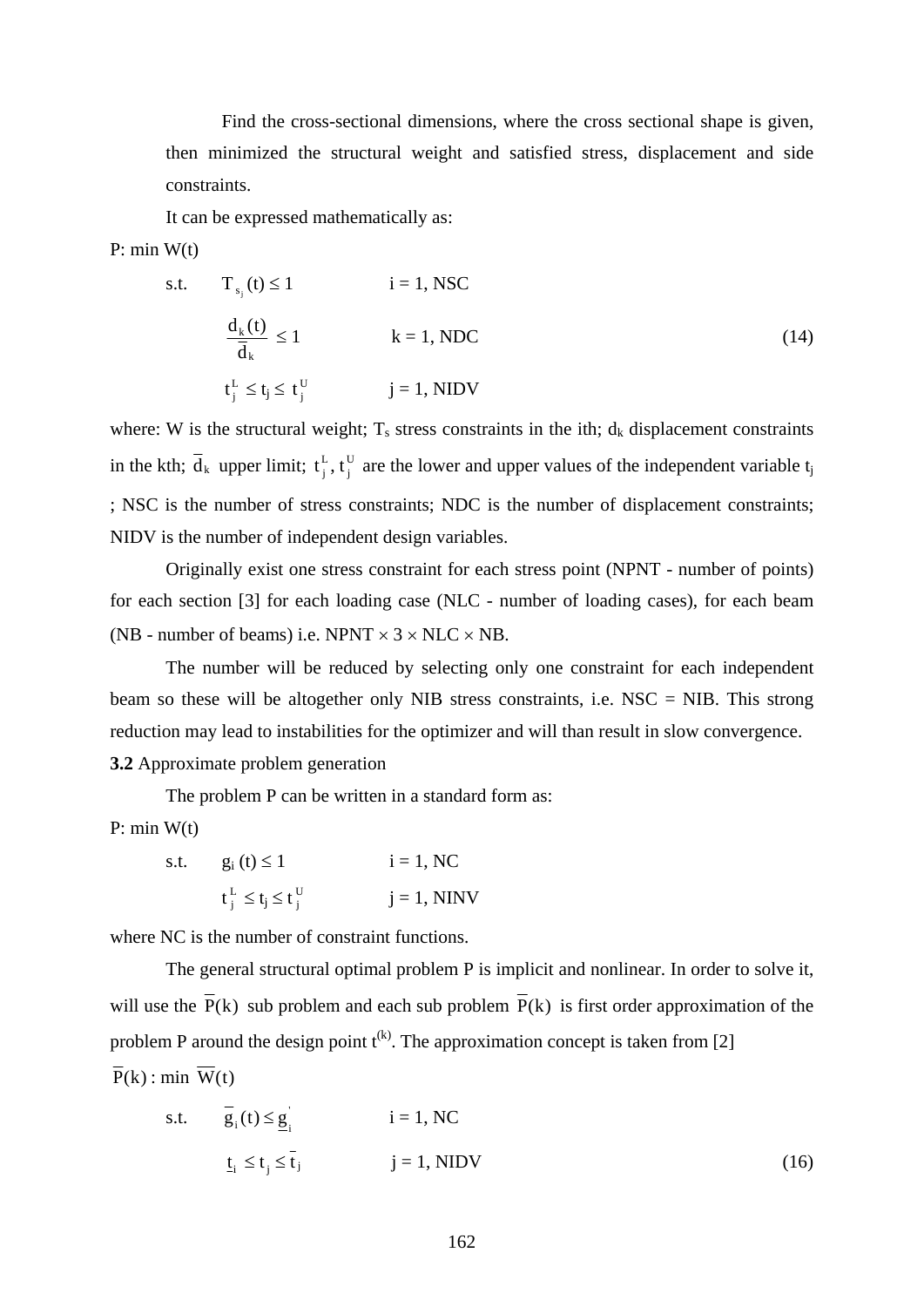where:

$$
\overline{W}(t) = \sum_{i} \left(\frac{\partial W}{\partial t_{j}}\right)^{(k)} t_{j} - \sum_{i} \left(\frac{\partial W}{\partial t_{j}}\right)^{(k)} \frac{\left(t_{j}^{(k)}\right)^{2}}{t_{j}}
$$
(17)

$$
\overline{g}_i(t) = \sum_{i} \left(\frac{\partial g_i}{\partial t_j}\right)^{(k)} t_j - \sum_{i} \left(\frac{\partial g_i}{\partial t_j}\right)^{(k)} \frac{\left(t_j^{(k)}\right)^2}{t_j}
$$
(18)

$$
g_i = 1 - g_i \left( t_i^{(k)} \right) - \sum_{+} \left( \frac{\partial g_i}{\partial t_j} \right)^{(k)} t_j^{(k)} - \sum_{-} \left( \frac{\partial g_i}{\partial t_j} \right)^{(k)} t_j^{(k)} \tag{19}
$$

where  $\sum_{+} \left( \sum_{-} \right)$  means summation over all positive (negative) determinative terms. ⎠  $(\Sigma)$ ⎝  $\big($ 

The move limits  $\underline{t}_j$  and  $\overline{t}_j$  are

$$
\underline{\mathbf{t}}_{j} = \max\left(\frac{\mathbf{t}^{(k)}}{2}, \mathbf{t}_{j}^{L}\right)
$$
\n
$$
\overline{\mathbf{t}}_{j} = (2 \cdot \mathbf{t}_{j}^{(k)}, \mathbf{t}_{j}^{U})
$$
\n(20)

**3.3** Dual solution method

The sub problem  $\overline{P}(k)$  is solved by using the duality theory for convex programming. The Lagrangian L is:

$$
L(t,\lambda) = \overline{W}(t) + \sum \lambda_i \left( \overline{g}_i(t) - g_i \right)
$$
 (21)

The dual objective function,  $\phi$ :

$$
\phi(\lambda) = \min_{t} L(t, \lambda) \tag{22}
$$

where  $\phi$  is concave in  $\lambda$ . Problem P(k) has its optimum where the dual function  $\phi(\lambda)$  has its maximum,

 $\max_i$  φ(λ)

$$
s.t. \qquad \lambda_i > 0 \qquad \qquad i = 1, \, NC
$$

L is separable and a differentiation of (21) with respect to t<sub>i</sub>, due to (22), gives t<sub>i</sub> = t<sub>i</sub>( $\lambda$ )

$$
\frac{\partial L}{\partial t_{_j}}=0
$$

with

$$
f_j = \left(\frac{\partial W}{\partial t_j}\right)^{\!(k)}
$$